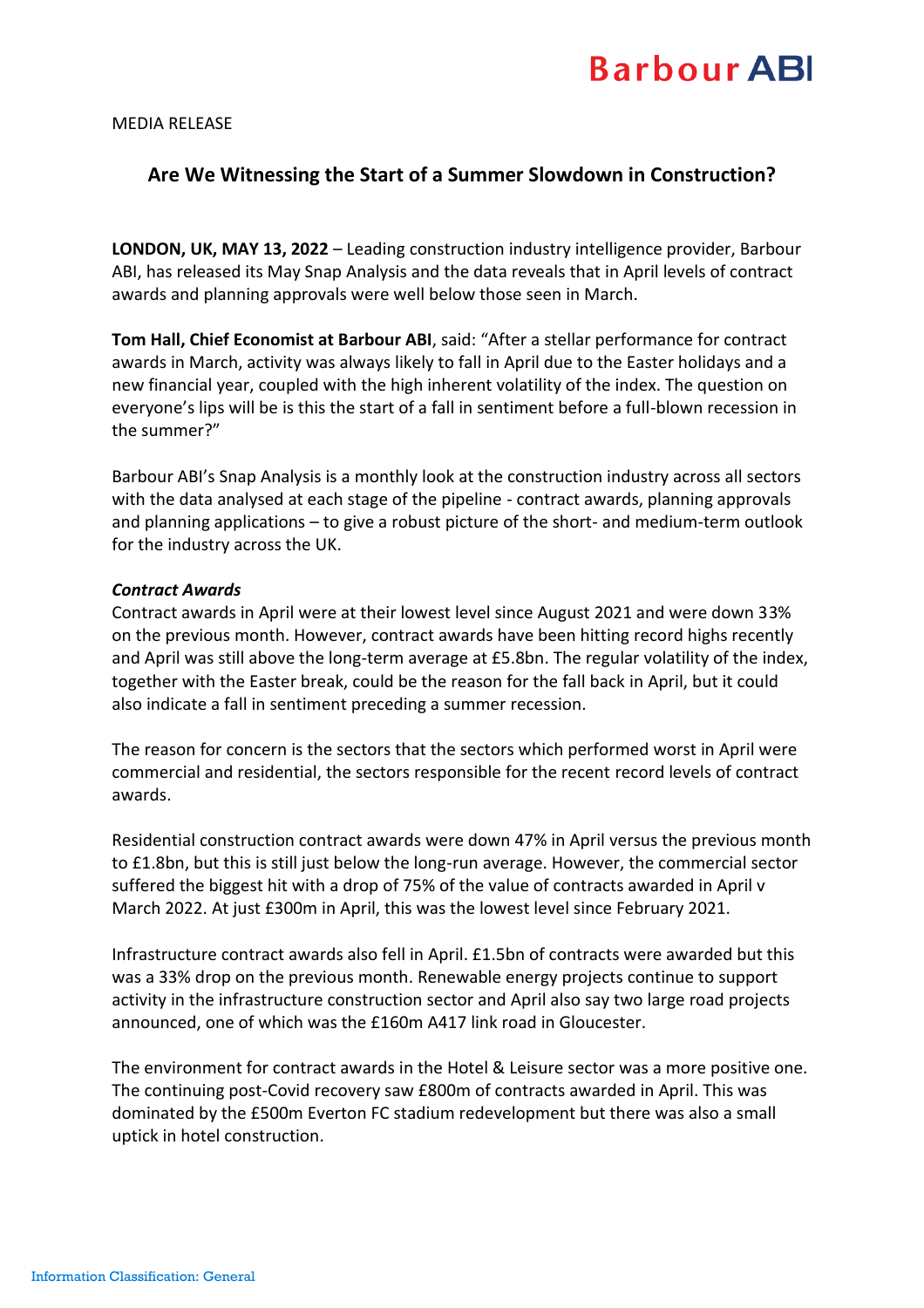# **Barbour ABI**

Logistics provision was the main reason for a 30% in contract awards in the Industrial sector, which recorded its best month since October 2021, with £900m of contracts awarded. An increase in light industrial activity was also noted.

Healthcare remained static at a roughly average value of £190m of contract awards. However, this is a 35% fall compared to 2021's average of £280m per month.

Investment in education plummeted 50% on March levels at just £220m. This is 60% less than the average monthly contract award values recorded in the second half of 2021.

### *Planning Approvals*

The short-medium term outlook for construction is indicated by levels of planning applications receiving approval. April's picture is a mixed one. While the level of planning approvals is high overall, the picture is dominated by Infrastructure development, especially wind farms. Commercial, hotel & leisure and education recorded very poor levels of planning approvals.

April was an extremely good month for Infrastructure planning approvals. A total of £5.6bn of projects were given the green light, including £4.4bn for three offshore wind farms off the East coast of England.

Residential planning approvals were valued at £3.7bn in April. Although a drop of 19% on March, this is still a good level of activity for the sector.

Commercial planning approvals were less positive, however, recording a 43% drop on March levels to £600m. This is well below average for the sector.

£400m of planning approvals in hotel & leisure signals recovery in this sector is continuing to be sluggish.

Following recent above average levels of planning approvals, April saw approvals in the industrial sector fall back to an average £700m.

Healthcare planning approvals experienced a significant drop of 56% month on month to £150m, but this is around the historical average for the sector.

After a slight improvement in Q1, 2022, investment in education construction continued at the subdued levels seen in 2021 at just £300m.

#### *Planning Applications*

The medium-term picture is illustrated by the level of planning applications. The data for March, analysed in Barbour ABI's May Snap Analysis indicates that although there may be a slump in activity in the summer, activity could pick up again in the third and fourth quarter of 2022. Overall, £12.3bn worth of planning applications were lodged in March.